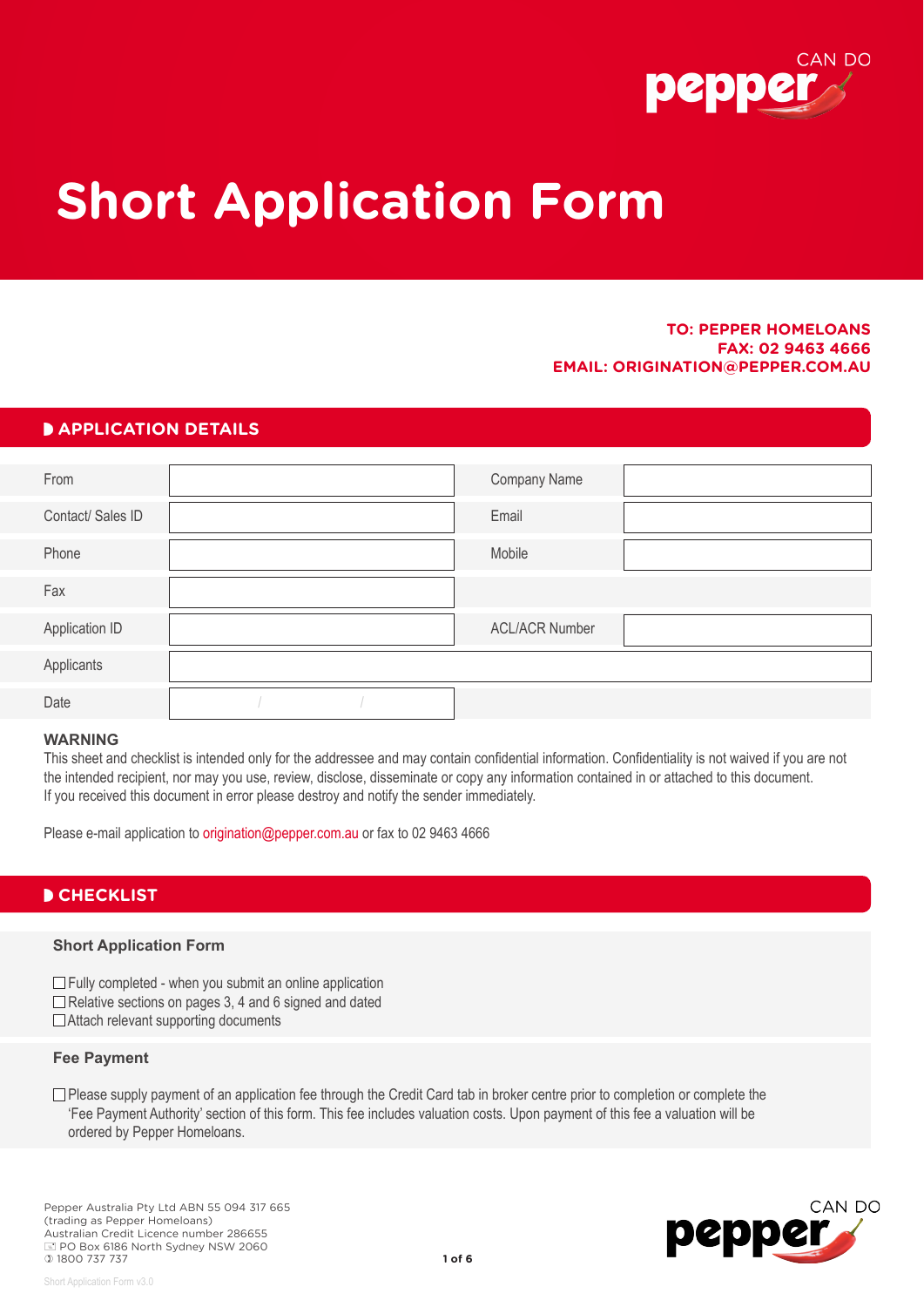### **PAPPLICANTS**

#### **Identification Verification**

Please provide a completed Pepper Customer Identification Form with clear copies of ID (attached to this form).

#### **Privacy Declaration**

Please provide a receipt of a signed Pepper Homeloans Privacy Act Authority Form from all borrowers and guarantors (if applicable) attached to this form.

#### **Proof of Mortgage Loan Conduct**

Please provide all applicable evidence of mortgage loan conduct: 6 months statements for owner occupied property, 6 months for any investment properties being refinanced and 12 months statements for all non-conforming loans.

#### **Refinance Details for Unsecured Debt**

Please provide copies of the latest 3 months statement for all loans / credit cards being consolidated.

#### **Proof of Rental Conduct**

Please provide evidence of rental conduct for the last 6 months.

#### **Discharge Authority**

Please provide a completed discharge authority form for refinance applications. This will assist in a quicker settlement.

#### **Proof of Funds to Complete**

Please provide evidence of funds to complete proposed purchase.

#### **Proof of PAYG Income**

□ 2 Current Payslips *plus one of the following*: □ □ Latest Tax Assessment Notice (TFN must be deleted) □ Latest PAYG Payment Summary / Group Certificate (TFN must be deleted)  $\Box$  Bank Statements (To confirm last 3 months salary credits)

#### **Proof of Self Employed Income**

Full Doc

□ Last 2 years certified tax returns and tax assessment notices (TFN must be deleted)

Alt Doc

Prime and Near-Prime:

□ ABN registered for 24 months and GST registered for 12 months

Declaration of financial position, *plus one of the following (two sources required for Prime)*:

 $\Box$  6 months business bank statements

- $\Box$  6 months BAS statements
- Pepper's accountants letter

#### Specialist:

□ ABN registered for 12 months and GST registered for 6 months

Declaration of financial position, *plus one of the following*:

- $\Box$  6 months business bank statements
- □6 months BAS statements

□ Pepper's accountants letter (not available on Jumbo or PLUS)

#### **Proof of Rental Income**

Please provide a Real Estate statement showing rental income received OR if private arrangement please provide the tenancy agreement & 3 months bank statements showing rental being deposited into the borrower's account

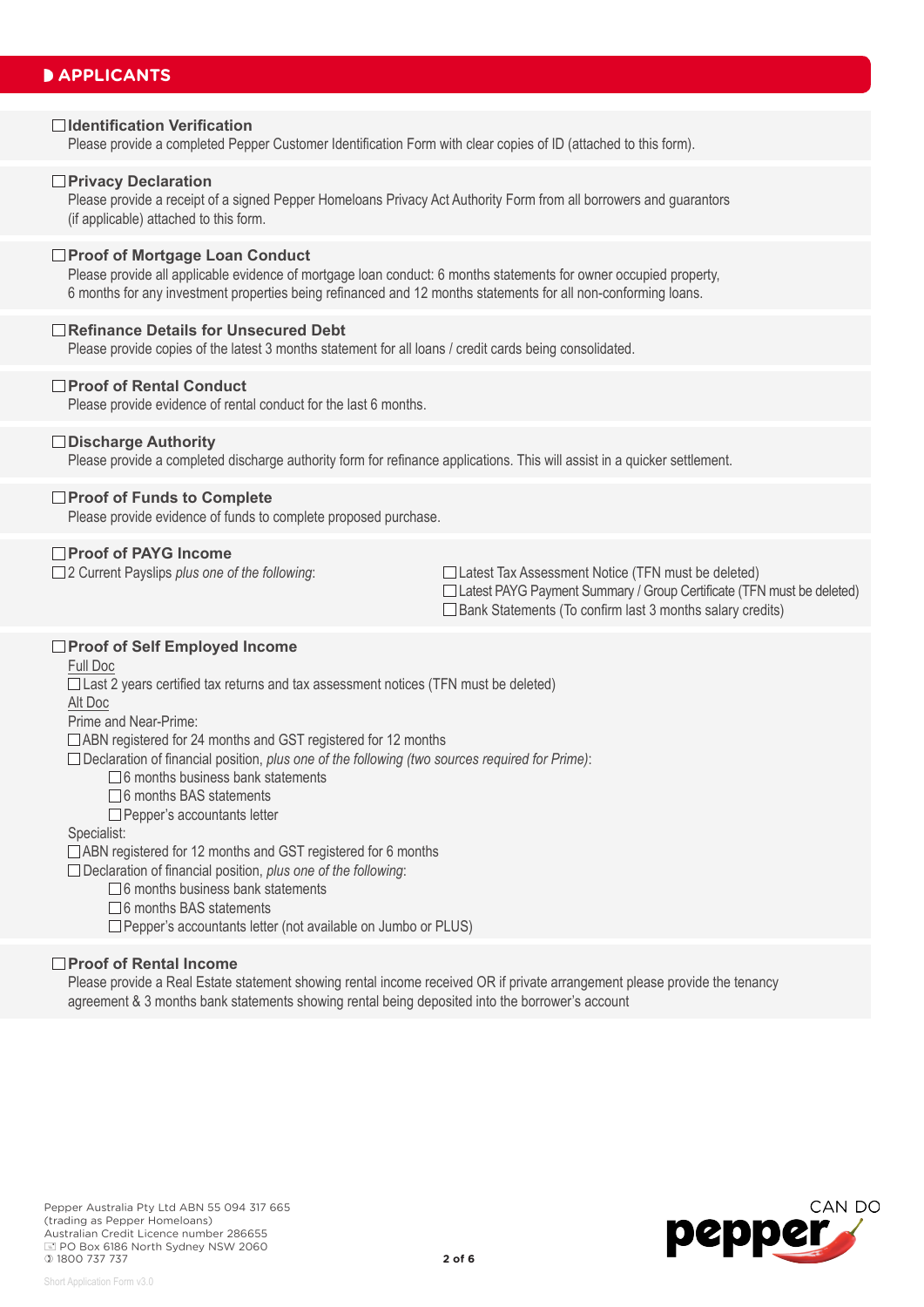#### □Proof of Property Ownership

Please provide a current council rates notice to ownership of property and any rates arrears

#### **Proof of Property Purchase**

Please provide a signed Contract of Sale for purchase property, confirming the purchase price.

□ **Security Valuation**<br>□ Please provide a valuation carried out by a Pepper Homeloans Panel Valuer ordered through Pepper Homeloans Customer Ordering Valuation tool.

OR  $\Box$  Upon fee payment authority being completed, Pepper Homeloans will order the valuation

#### **FEE PAYMENT AUTHORITY - EFTPOS**

□ I have ordered a valuation on pepper.valex.com.au, OR

 $\Box$  I authorise Pepper Homeloans to debit my credit card for payment of the valuation fee payable in relation to this application.

| Method of Payment □ Visa □ Mastercard □ Bankcard □ AMEX |                        |                    |  |  |  |
|---------------------------------------------------------|------------------------|--------------------|--|--|--|
| Card No.                                                |                        |                    |  |  |  |
| Name                                                    | Name Appearing on Card |                    |  |  |  |
| CVV Code                                                |                        | <b>Expiry Date</b> |  |  |  |
| Applicant 1                                             |                        | Signature          |  |  |  |
| Date                                                    |                        |                    |  |  |  |

Short Application Form v3.0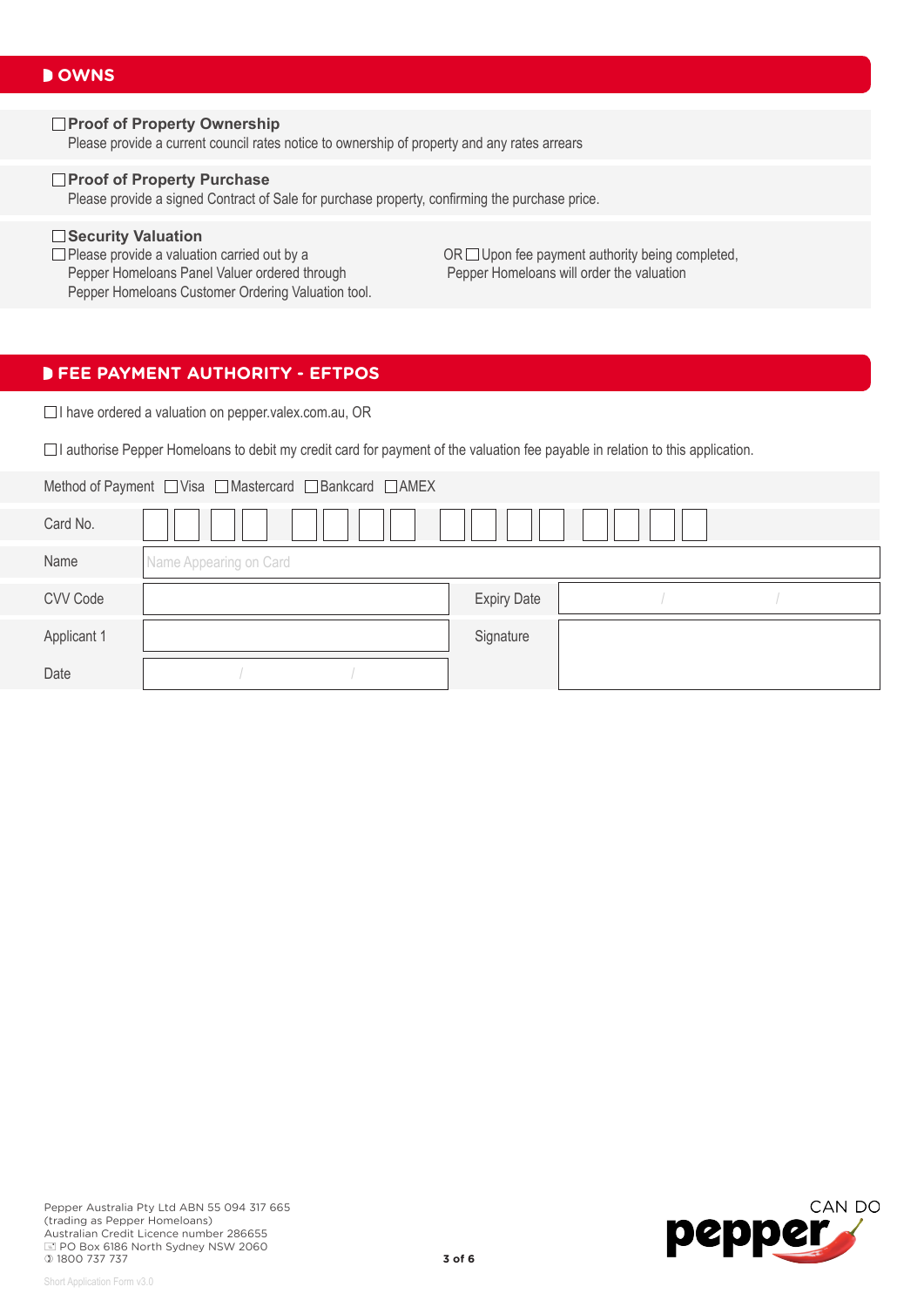## **CUSTOMER IDENTIFICATION FORM (To be collected for EACH applicant and guarantor)**

#### **PERSONAL INFORMATION**

|         | Title $\Box$ Mr $\Box$ Mrs $\Box$ Miss $\Box$ Ms $\Box$ Other |         | <b>DOB</b> |           |  |
|---------|---------------------------------------------------------------|---------|------------|-----------|--|
| Name    | <b>Given Names</b>                                            | Surname |            |           |  |
| Address |                                                               |         |            |           |  |
|         | Suburb                                                        | State   |            | Post Code |  |

#### **VERIFICATION - SATISFY OPTION 1 OR OPTION 2**

#### **Option 1 - Primary Photographic Documentation (ONE of the following)**

| □ Driver's Licence                                                                                                              | <b>State</b> | Licence No.  |     | Expiry               |  |  |  |
|---------------------------------------------------------------------------------------------------------------------------------|--------------|--------------|-----|----------------------|--|--|--|
| □ Passport (Not expired by more than 2 years)                                                                                   | State        | Passport No. |     | Expiry               |  |  |  |
| □ Identification Card (State officially issued)                                                                                 | State        | Issued by.   | No. | Expiry               |  |  |  |
| Option 2 - Primary Non-Photographic PLUS Secondary Non-Photographic Documentation                                               |              |              |     |                      |  |  |  |
| (a) ONE of the following □ Birth Certificate □ Citizenship Certificate □ Pension Card or Health Card issued by Centrelink       |              |              |     |                      |  |  |  |
| (b) at least ONE of the following                                                                                               |              |              |     |                      |  |  |  |
| $\Box$ Financial Benefits Statement issued by the Commonwealth, a State or a Territory within the last 12 months                |              |              |     |                      |  |  |  |
| $\Box$ Income Tax Assessment Notice issued by the Australian Taxation Office within the last 12 months                          |              |              |     |                      |  |  |  |
| $\Box$ Rates or utility notice issued by a local government body or utilities provider within the last 3 months                 |              |              |     |                      |  |  |  |
| <b>CHECKS UNDERTAKEN</b>                                                                                                        |              |              |     |                      |  |  |  |
| The documentation provided is current or within acceptable time frames<br>$\Box$ Yes $\Box$ No                                  |              |              |     |                      |  |  |  |
| All photographic identification is a "reasonable likeness" to the individual<br>$\Box$ Yes $\Box$ No                            |              |              |     |                      |  |  |  |
| Nothing in my dealings with the customer have raised any suspicions concerning the proposed transaction<br>$\Box$ Yes $\Box$ No |              |              |     |                      |  |  |  |
| Face to face verification of the customer was carried out by me<br>$\Box$ Yes $\Box$ No                                         |              |              |     |                      |  |  |  |
| Client speaks English and understands nature of the transaction<br>$\Box$ Yes $\Box$ No                                         |              |              |     |                      |  |  |  |
| If "No" was selected above, state language client understands best                                                              |              |              |     |                      |  |  |  |
| Was interviewer able to communicate fluently in language client understands best                                                |              |              |     | $\Box$ Yes $\Box$ No |  |  |  |
| Face to face verification was not possible because (state reason)                                                               |              |              |     |                      |  |  |  |
| (If Option 2 is used) verification against primary photographic documentation was not possible because (state reason)           |              |              |     |                      |  |  |  |

#### **ACCREDITED BROKER/INTERVIEWER**

| Applicant | Signature |         |
|-----------|-----------|---------|
| Date      |           |         |
|           |           | ------- |

Short Application Form v3.0

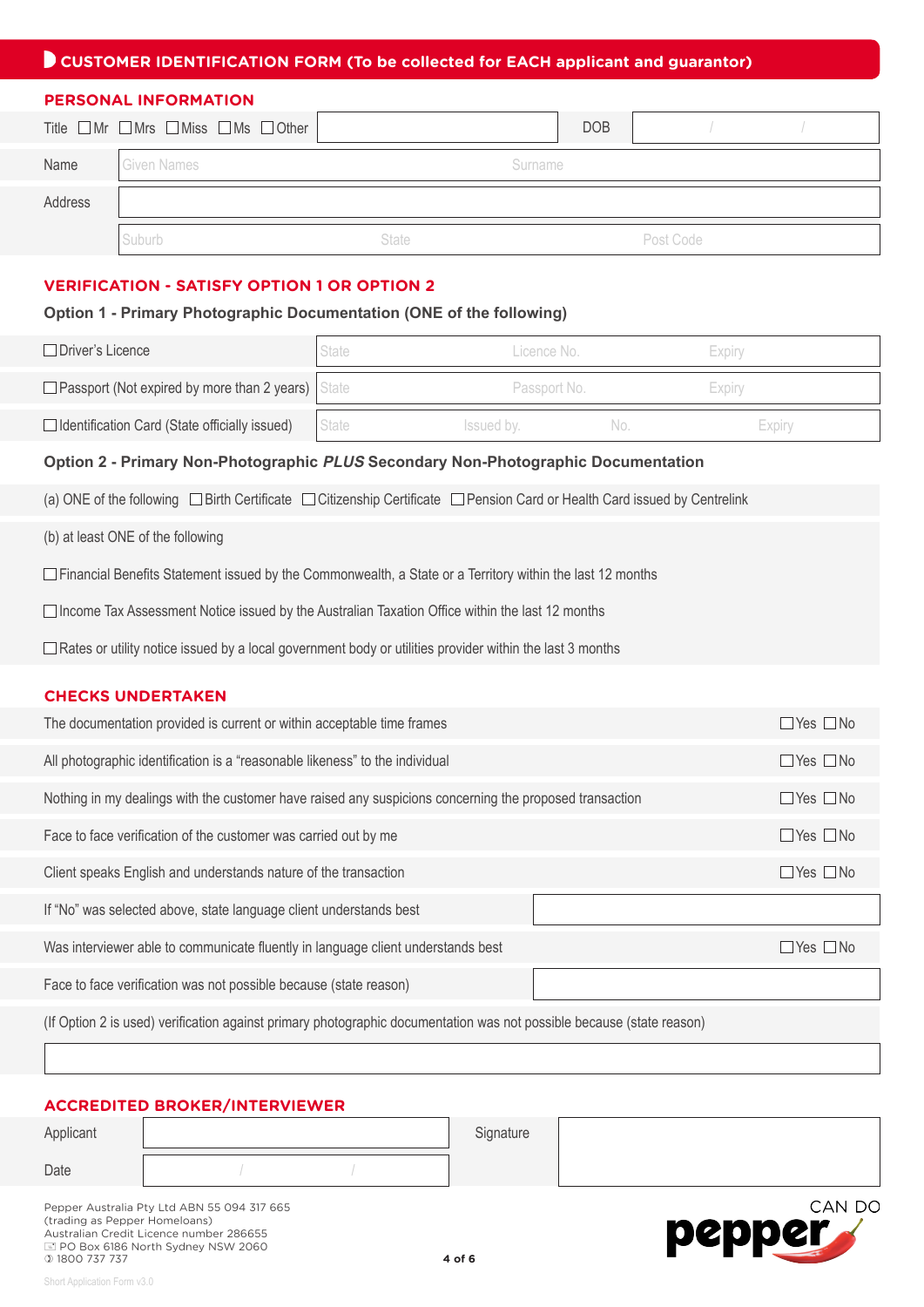#### **PLEASE READ CAREFULLY**

"Parties" means Pepper Homeloans, Pepper Finance Corporation Limited ABN 51 094 317 647, Pepper Homeloans Pty Limited ABN 86 092 110 079, Pepper Australia Pty Limited ABN 55 094 317 665, Permanent Custodians Limited ABN 55 001 426 384 and BNY Trust Company Of Australia Limited ABN 49 050 294 052, any party who processes the loan application, the mortgage insurer, financiers, manager and any agent of the lender who has an interest in the credit.

**By signing this document you consent to the Parties and some other entities collecting, using, holding and disclosing personal and credit information about you. You can find out more about how we deal with your privacy by viewing our privacy policy at www.pepperonline.com.au. If you do not provide us with this consent or provide us with your personal information we may not be able to arrange finance for you or provide other services.** 

The Parties may collect, use, hold and disclose personal and credit information about you for the purposes of arranging or providing credit to you, managing that credit, direct marketing of products and services by us and managing our relationship with you.

Credit information includes the type and amount of credit provided to you, repayment history information, default information (including overdue payments) and court information. Personal information includes any information from which your identity is apparent.

You may gain access to the personal information that we hold about you by contacting us. A copy of our privacy policy can be obtained at www.pepperonline.com.au or by contacting us on 1800 737 737. Our privacy policy contains information about how you may access or seek correction of your personal information and credit information, how we manage that information and our complaints process. It also contains information on 'notifiable matters' including things such as the information we use to assess your creditworthiness, what happens if you fail to meet your credit obligations or commit a serious credit infringement, your right to request that credit reporting bodies (CRBs) not use your credit information for the purposes of pre-screening credit offers, and your right to request a CRB not to use or disclose credit information about you if you believe you are a victim of fraud.

**Consumer and commercial credit information:** The Parties may exchange your commercial and consumer credit information with entities listed below to assess an application for consumer or commercial credit and manage that credit. In particular, we can obtain credit information about you from a CRB providing both consumer and commercial credit information.

**Exchange information with credit providers:** The Parties may exchange your personal and credit information with other credit providers for the purposes of assessing your creditworthiness, credit standing, and credit history or credit capacity.

**Exchange information with guarantors:** The Parties and the lenders mortgage insurers listed below may exchange your personal and credit information with any person who proposes to guarantee or has guaranteed repayment of any credit provided to you.

**Exchange information:** The Parties may exchange personal and credit information with the following types of entities, some of which may be located overseas. Please see our privacy policy for more information.

- Finance brokers, mortgage managers, and persons who assist us to provide our products to you
- Financial consultants, accountants, lawyers and advisers
- Any industry body, tribunal, court or otherwise in connection with any complaint regarding the approval or management of your loan for example if a complaint is lodged about us or the lender
- Businesses assisting us with funding for loans
- Trade insurers
- Any person where we are required by law to do so
- Any of our associates, related entities or contractors
- Your referees, such as your employer, to verify information you have provided
- Any person considering acquiring an interest in our business or assets
- Any organisation providing online verification of your identity

**Customer identification:** The Parties may disclose personal information about you to an organisation providing verification of your identity, including on-line verification of your identity.